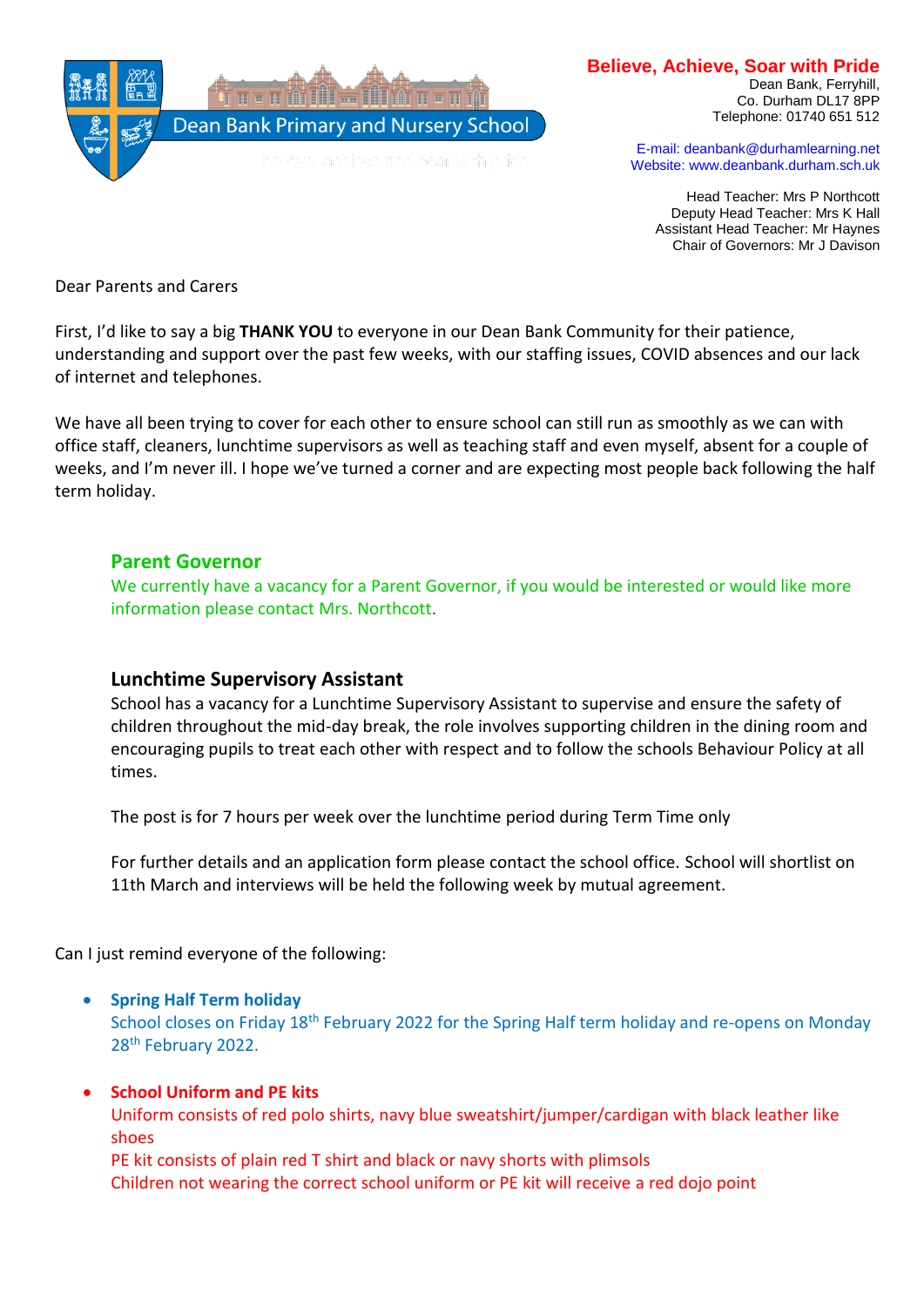## • **Earrings**

Children are not allowed to wear them for PE. If your child has recently had their ears pierced they may not be skilled enough to remove their earring or put them back in themselves so please ensure you do this for them before they come to school as we are not allowed to do this for children.

### • **School bags**

It is important that children bring their reading bag into school every day – however, staff do not have the time to check every bag on a daily basis, so please remind your child if they need to hand items to their class teacher.

## • **Medication in School**

School is allowed to give medication to children in school if it is prescribed by a GP or hospital.

Medication needs to be brought to school in the original packing with the pharmacy label attached.

Parents MUST NOT send medication to school in their children's bags, as this is a danger to other children. For school to administer medication a series of forms need to be completed and these are available from the school office.

School also can administer Calpol rather than send a child home but we will always seek permission from a parent first.

If a doctor prescribes a course of antibiotics for your child, school will happily give your child this providing they need to be given 4 times per day and the correct paperwork is completed.

#### • **ParentPay**

School is **cashless**, so please if you have not already done so register your child(ren) for ParentPay. Please contact the school office if you have mislaid your password.

# • **Parking, Smoking and Obstructing footpaths**

I have had several complaints from parents about people double parking when dropping their children off on a morning or collecting them at home time, as well as cars driving too quickly and turning around at speed. There has, also been complaints about parents with prams and pushchairs blocking the footpaths around school, so please be aware that due to staggered start times, parents and carers need to get children to school safely, on time and then leave quickly, again to ensure social distancing. Some parents have also commented that smoking parents are having little concern for children standing waiting to go into school.

The main message is, please be sensitive to those other adults and children around you.

# After half term:

• **World Book Day**

This year World Book Day is **Thursday 3rd March 2022.**  Children are invited to come to school dressed as their favourite book character for the day. Any donations will be used for buying new books to use as prizes in school.

# • **Dinner Money**

The LEA will be Increasing the cost of a school meal from **4 th April 2022** The cost of a meal will be **£ 2.20 per day £11.00 per week** payable on Parent Pay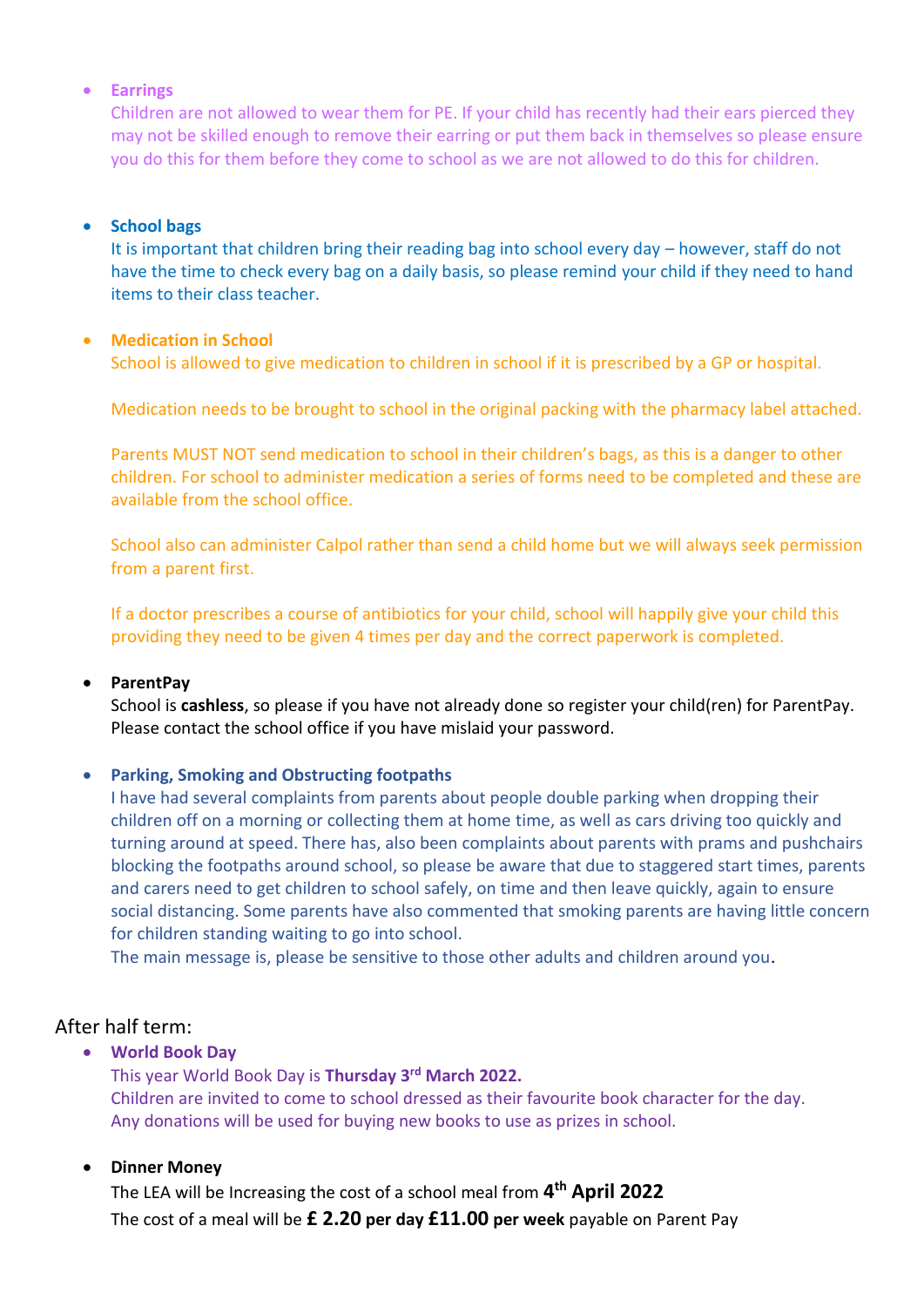## • **Breakfast Club**

Doors open at 8:15am and close at 8:30am. The children will stay in Breakfast Club until their start times when they will be sent straight to class.

## • **Tea Time Club Reminder**

Places for Tea Time Club must be booked by the Wednesday of each week for the upcoming week so we can ensure there is enough staff available to run the club. Places can be booked by sending a message via Class Dojo to Mrs Watson or class teacher.

Please be aware:

- If your child is not pre-booked then unfortunately they will not be able to attend.
- Children cannot change their mind once booked, they will be expected to attend.

The club will run from the end of the school day until 4:15pm. Children should be picked up at the Breakfast Club entrance near the nursery at the end of the session. Please be aware that pick up time needs to be prompt as staff running the club finish work at 4:30pm. Thanks for your support in this manner.

# **Friends of Dean Bank**

The Friends of Dean Bank **DO NOT** have access to ParentPay so if your child is joining in any of their activities cash can be sent to school in an envelope but this must be clearly labelled with your child's name, the amount enclosed and what the money is for.

The Friends of Dean Bank are continuing to sell jam sandwiches each Friday for 50p per sandwich.

The Friends of Dean Bank hold regular film nights for the children of Year 1 to 6. These will be held straight after school until 5:00pm at a charge of £2.00 per child which includes a snack and a drink. The children will be collected from the main entrance. Please send your child into school with the money on the morning of the day if they wish to attend. If there is insufficient interest the film club may be cancelled.

| Year 1 and 2 | Chicken Little   | Wednesday 9 <sup>th</sup> March 2022  |
|--------------|------------------|---------------------------------------|
| Year 3 and 4 | Hop              | Wednesday 16 <sup>th</sup> March 2022 |
| Year 5 and 6 | <b>Guardians</b> | Wednesday 23rd March 2022             |